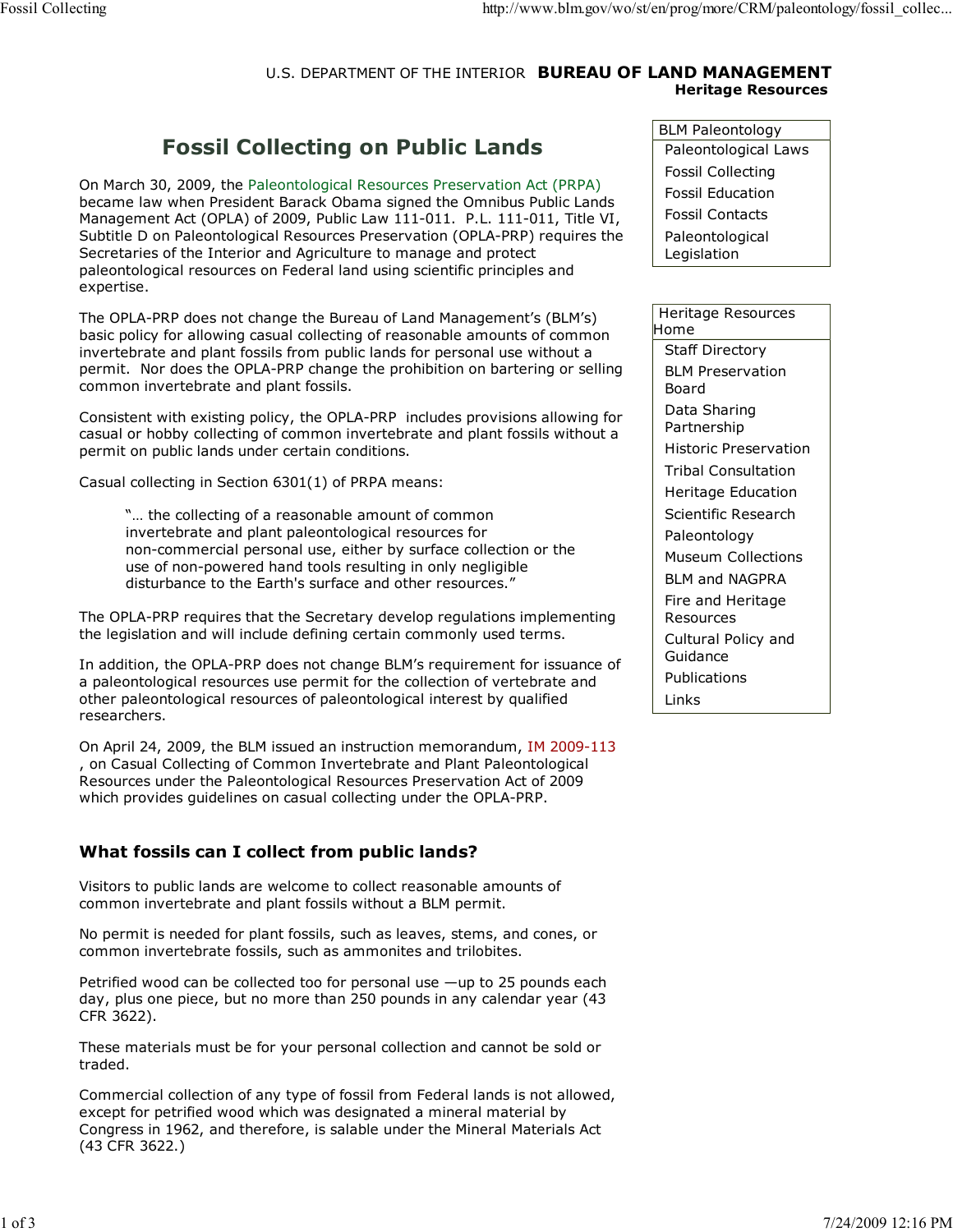More information about fossil collecting on public lands can be found at your local BLM office and in the BLM brochure, Fossils on America's Public Lands .

## **Paleontology Permits**

The OPLA-PRP does not change BLM's requirement for issuance of a paleontological resources use permit for the collection of vertebrate and other paleontological resources of paleontological interest by qualified researchers.

The permit requirement in Section 6304 of the PRPA provides:

"Except as provided in this subtitle, a paleontological resource may not be collected from Federal land without a permit issued under this subtitle by the Secretary."

Section 6301(4) defines paleontological resource as:

"… any fossilized remains, traces, or imprints of organisms, preserved in or on the earth's crust, that are of paleontological interest and that provide information about the history of life on earth…"

Paleontological resources do not include any materials associated with an archaeological resource as defined in section 3(1) of the Archaeological Resources Protection Act of 1979 (16 U.S.C. 470bb(1)), or any cultural item as defined in section 2 of the Native American Graves Protection and Repatriation Act (25 U.S.C. 3001).

Basic BLM policies for collection under, and issuance of, paleontological resources use permits have not changed and will be clarified in subsequent instruction memoranda or in new regulations promulgated under the Act.

Permits for collection are issued by the BLM, primarily for vertebrate fossil specimens (organisms with a backbone), and scientifically significant invertebrate (organisms without a backbone) and plant fossils. BLM permits are generally issued only to professional paleontologists, who must agree to preserve their finds in a public museum, a college, or a university because of their relative rarity and scientific importance.

Usually a permit is not needed for the recreational collection of common invertebrate and plant fossils as long as you are not collecting in a special use area such as a Wilderness Study Area or Area of Critical Environmental Concern. It's important to check with your local office for more specific information, since some fossil invertebrate and plant localities may be significant and are closed to casual collection.

On April 24, 2009, the BLM issued an instruction memorandum, IM 2009-113 , on Casual Collecting of Common Invertebrate and Plant Paleontological Resources under the Paleontological Resources Preservation Act of 2009 which provides guidelines regarding collecting of paleontological resources under the OPLA-PRP.

### **Survey and Excavation Permits**

There are two types of permits that are issued to qualified applicants such as vertebrate paleontologists.

1) Survey/ limited surface collection permits allow the researcher to search for evidence of vertebrate and other scientifically significant fossils. Bones lying on the surface may be removed, but with only about one square meter of the surface allowed to be disturbed.

A survey permit is also issued to qualified paleontological consultants for the